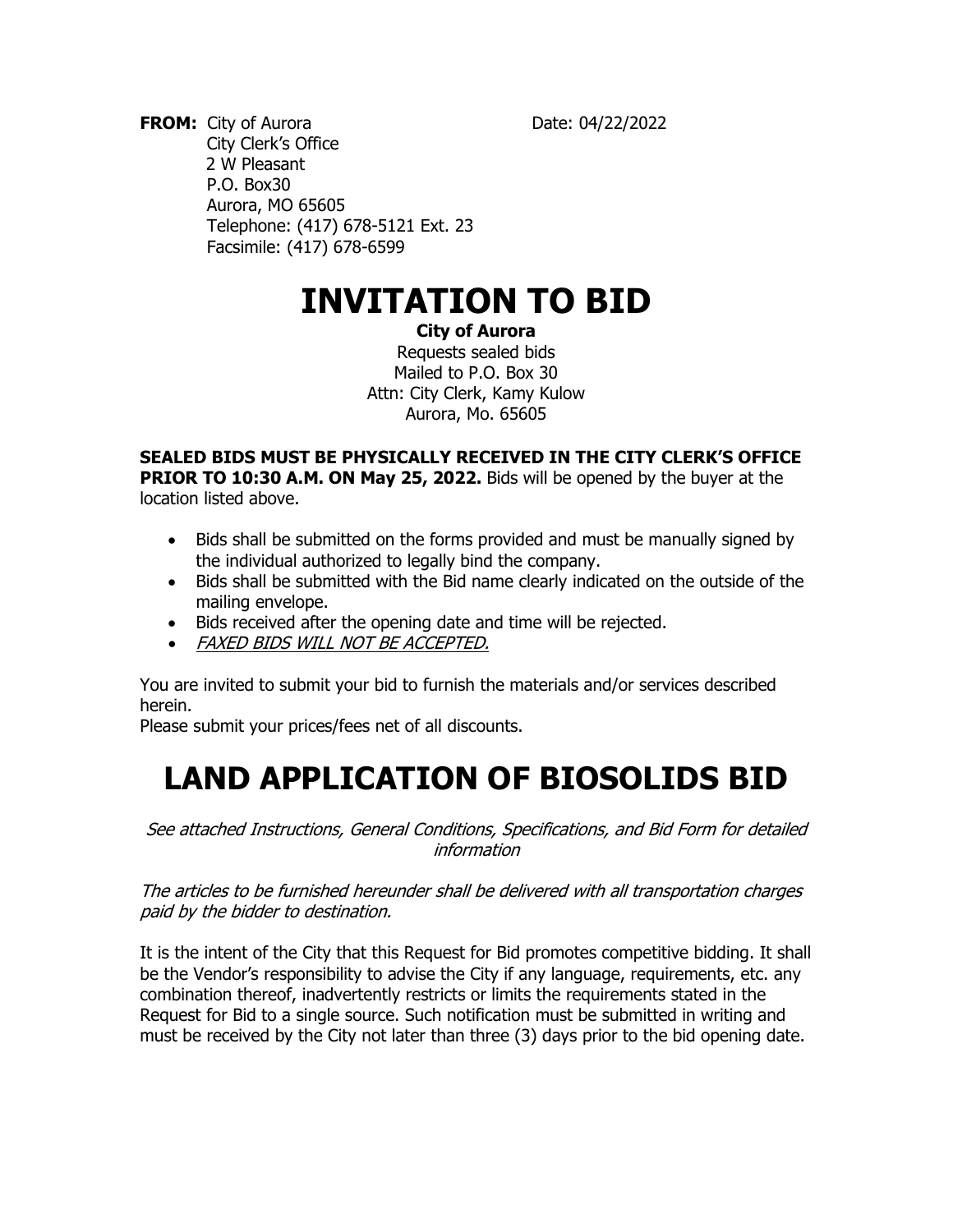# **CITY OF AURORA INSTRUCTION TO BIDDERS**

01. Opening Location. Bids will be opened at the City of Aurora, City Clerk's Office, 2 W Pleasant, Aurora, Mo. 65605 in the presence of purchasing department official at the due date and time indicated on the RFB. All bidders or their representatives are invited to attend the opening of the RFB.

02. RFB Delivery Requirements. Any Bids received after the above stated time and date will not be considered. It shall be the sole responsibility of the bidder to have their Bid delivered to the City Clerk's Office for receipt on or before the due date and time indicated. If a Bid is sent by U.S. mail, the bidder shall be responsible for its timely delivery to the City Clerk's Office. Bids delayed by mail shall not be considered, shall not be opened, and shall be rejected. Arrangements may be made for their return at the bidder's request and expense. Bids sent by email or fax will not be accepted.

03. Sealed and Marked. If sent by mail or delivered, all bids must be delivered to: City of Aurora, City Clerk's Office, 2 W Pleasant, P.O. Box 30, Aurora, MO. 65605. Bids must be sealed and clearly marked on the outside of the envelope with the name of the Request for Bid.

04. Legal Name and Signature. Bids shall clearly indicate the legal name, address, and telephone number of the bidder (company, firm, corporation, partnership, or individual). Bids shall be manually signed above the printed name and title of signer on the Pricing Page. The signer shall have the authority to bind the company to the submitted Bid. Failure to properly sign the Bid form shall invalidate same, and it shall not be considered for award.

05. Corrections. No erasures are permitted. If a correction is necessary, draw a single line through the entered figure and enter the corrected figure above it. Corrections must be initialed by the person signing the Bid.

06. Clarification and Addenda. Each bidder shall examine all Request for Bid documents and shall judge all matters relating to the adequacy of such documents. Any inquiries or suggestions, concerning interpretation, clarification, or additional information pertaining to the Request for Bid shall be made through the City Clerk's Office in writing or through email. The City Clerk's Office shall not be responsible for oral interpretations given by City employee, representatives, or others. The issuance of written addenda is the official method whereby interpretation, clarification, or additional information can be given. IT shall be the responsibility of each bidder, prior to submitting their Bid, to contact the City Clerk's Office at phone number 417-678-5121 Ext. 23, to determine if addenda were issued and to make such addenda a part of their Bid.

07. RFB Expenses. All expenses for making Bids to the City are to be borne by the Bidder.

08. Irrevocable Offer. Any Bid may be withdrawn in writing up until the due date and time set for opening of the RFB. Any Bid not so withdrawn shall, upon opening, constitute an irrevocable offer for a minimum period of 90 days to sell to the City the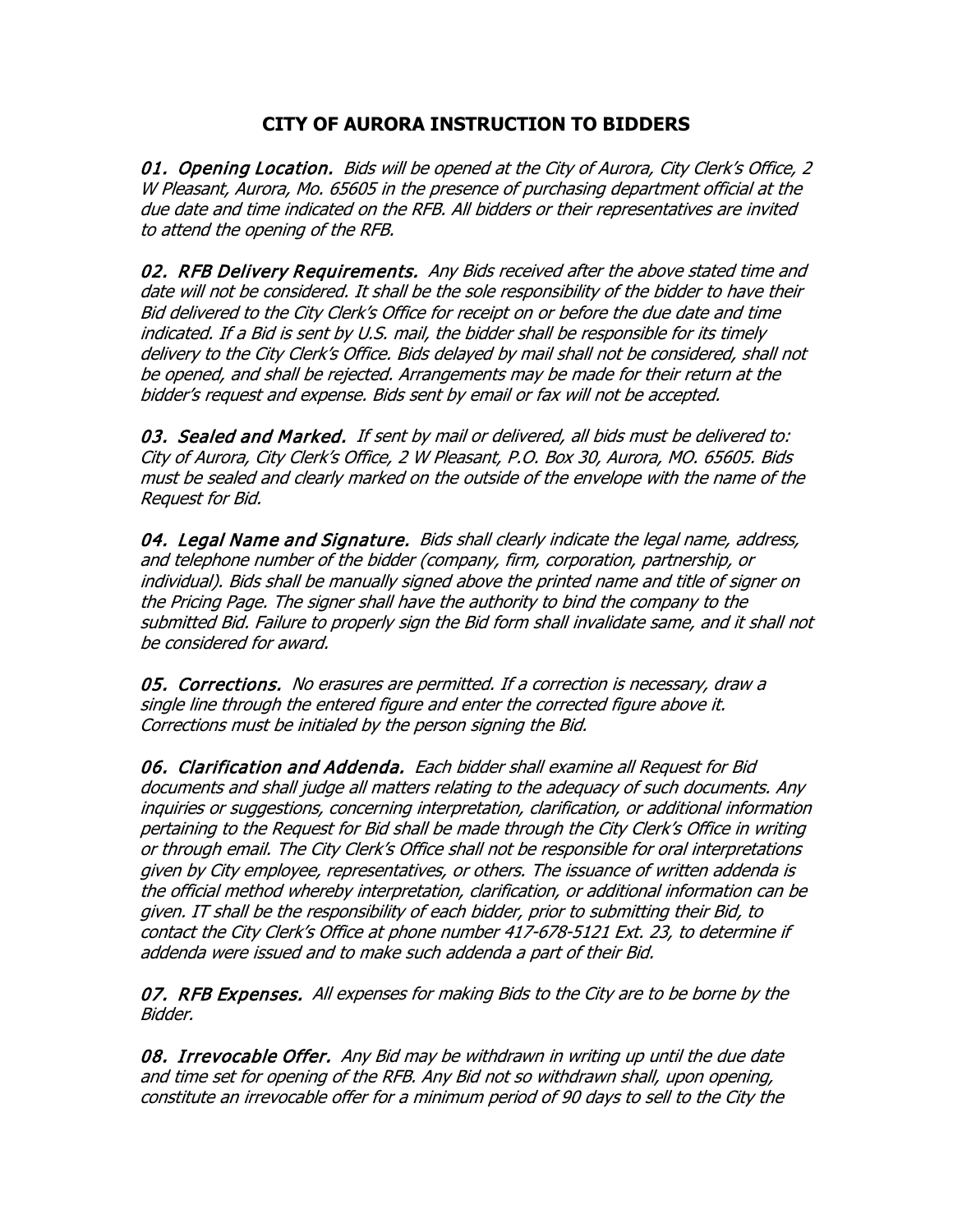goods and services set forth in the RFB, until one or more of the Bids have been duly accepted by the City.

09. Responsive and Responsible Bidder. To be responsive, a bidder shall submit a Bid which conforms in all material respects to the requirements set forth in the Request for Bid. To be a responsible bidder, the bidder shall have the capability in all respects to perform fully the contract requirements, and the tenacity, perseverance, experience, integrity, reliability, capacity, facilities, equipment and credit which will ensure good faith performance. The lowest and best responsible bidder shall mean the bidder who make the lowest Bid to sell goods and services of a quality which conforms closest to the quality of goods or services set forth in the specifications or otherwise required by the City and who is known to be fit and capable to perform the Bid as made.

10. Reserved Rights. The City reserves the right to make such investigations as it deems necessary to make the determination of the bidder's responsiveness and responsibility. Such information may include but shall not be limited to; current financial statement, verification of availability of equipment and personnel, and past performance records.

11. The Right to Audit. The bidder agrees to furnish supporting detail as may be required by the City to support charges or invoices, to make available for audit purposes all records covering charges pertinent to the purchase, and to make appropriate adjustments in the event discrepancies are found. The cost of any audit will be paid by the City. The City shall have the right to audit the bidder's records pertaining to the work/product for a period one (1) year after final payment.

12. Applicable Law. All applicable laws and regulations of the State of Missouri and the City will apply to any resulting agreement, contract, or purchase order.

13. Right to Protest. Protestors shall seek resolution of their complaints initially with the City Manager. Any protest shall state the basis upon which the solicitation or award is contested and shall be submitted within ten (10) calendar days after such aggrieved person knew or could have reasonably been expected to know of the facts giving rise thereto.

14. Collusion. By offering a submission to the Request for Bid, the bidder certifies the bidder has not divulged, discussed, or compared the Bid with other bidders and has not colluded with any other bidder or parties to the RFB whatsoever. Also, the bidder certifies, and in the case of a joint Bid, each party thereto certifies as to their own organization, that in connection with this RFB:

a. Any prices and/or cost data submitted have been arrived at independently, without consultation, communication, or agreement for the purpose of restricting competition, as to any matter relating to such prices and/or costs data, with any other bidder or with any competitor.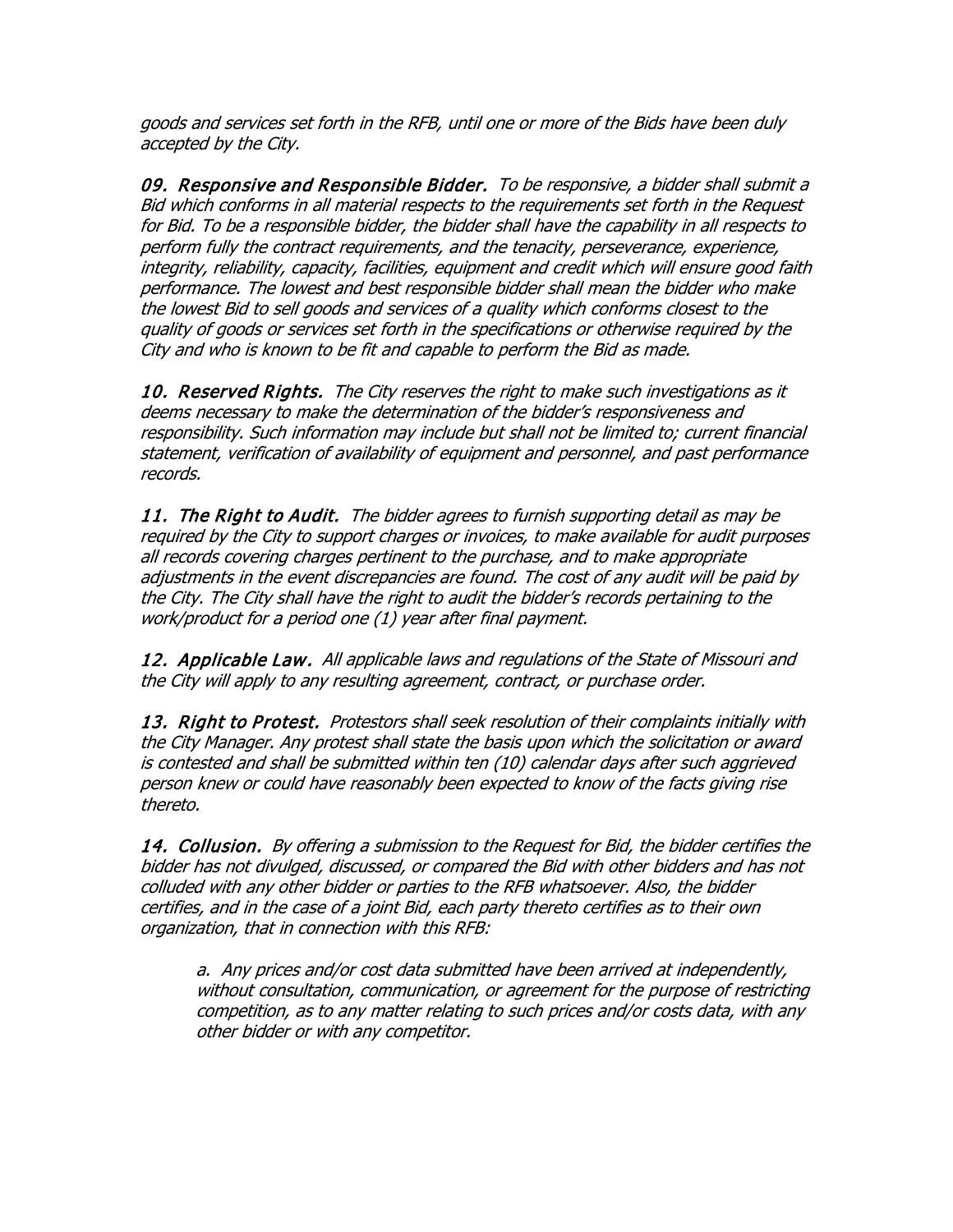b. Any prices and/or cost for this bid have not knowingly been disclosed by the bidder and will not knowingly be disclosed by the bidder prior to the scheduled opening directly or indirectly to any other bidder or to any competitor.

c. No attempt has been made or will be made by the bidder to induce any other person or firm to submit or not to submit a Bid for the purpose of restricting competition.

d. The only person or person interested in the Bid, principal or principals are named therein and that no person other than therein mention has any interest in this Bid or in the contract to be entered into.

e. No person or agency has been employed or retained to solicit or secure this contract upon an agreement or understanding for a commission, percentage, brokerage, or contingent fee exempting bona fide employees or established commercial agencies maintained by the Purchaser for the purpose of doing business.

15. Contract Forms. Any agreement, contract, or purchase order resulting from the acceptance of a Bid shall be on forms either supplied by or approved by the City.

### 16. Liability and Indemnity.

a. In no event shall the City be liable to the Contractor for special, indirect, or consequential damages, except those caused by the City's gross negligence or willful or wanton misconduct arising out of or in any way connected with a breach of this contract. The Maximum liability of the City shall be limited to the amount of money to be paid or received by the City under this contract.

b. The Contractor shall defend, indemnify and save harmless the City, its elected or appointed officials, agents and employees from and against any and all liability, suits, damages, costs (including attorney fees), losses, outlays and expenses from claims in any manner caused by, or allegedly caused by , or arising out of, or connected with, this contract, or the work or any subcontract there under (the Contractor hereby assuming full responsibility for relations with subcontractors), including but not limited to, claims for personal injuries, death, property damage, or for damages from the award of this contract to the Contractor.

c. The Contractor shall indemnify and hold the City harmless from all wages or overtime compensation due any employees in rendering services pursuant to this agreement or any subcontract, including payment of reasonable attorney's fees and cost I n the defense of any claim made under the Fair Labor Standards Act, the Missouri Prevailing Wage Law or any other federal or state law.

17. RFB Forms, Variances, Alternates. Bids must be submitted on attached City RFB forms, although additional information maybe attached. Bidders must indicate any variances from the City requested specifications and/or terms and conditions, on the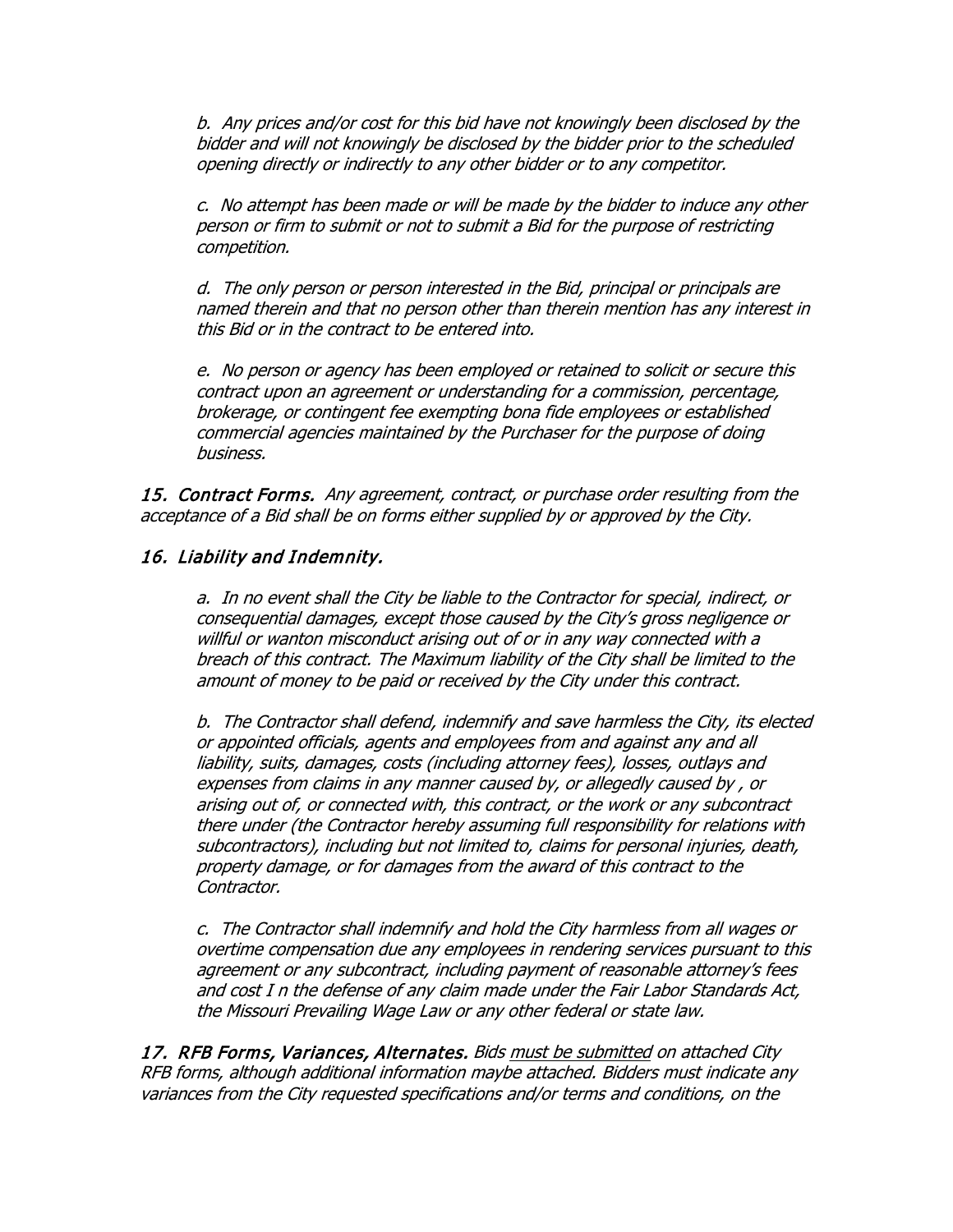RFB Affidavit of Compliance. Otherwise, bidders must fully comply with the City requested specifications and terms and conditions. Alternate Bids may or may not be considered at the sole discretion of the City.

18. Bid Form. All blank spaces must be completed with the appropriate response. The bidder must state the price, written in ink, for what is proposed to complete each item of the project. Bidders shall insert the words "no bid" in the space provided for an item for which no bid is made. The bidder shall submit an executed Bid form, affidavit of compliance with other requested documents.

19. Modifications or Withdrawal of Bid. A modification for a Bid already received will be considered only if the modification is received prior to the time announced for opening of Bids. All modifications shall be made in writing, executed, and submitted on the same form and manner as the original Bid. Modifications submitted by telephone, fax, or email will not be considered.

20. Error in Bids. Bidders or their authorized representatives are expected to fully inform themselves as to the conditions, requirements, and specifications before submitted Bids; failure to do so will be at the bidder's own risk. Neither law nor regulations make allowance for errors wither of omission or commission on the part of bidders. In case of error of extension of prices in the Bid, the unit price shall govern.

21. Descriptive Information. All equipment, materials, and articles incorporated in the product/work covered by the RFB are to be new and of suitable grade for the purpose intended. Brand or trade names referenced in specifications are for comparison purposes only. Bidders may submit Bids on items manufactured by other than the manufacturer specified when an "or equal" is stated.

22. Deviations to Specifications and Requirements. When bidding on an "or equal," Bids must be accompanied with all descriptive information necessary for an evaluation of the proposed material or equipment such as the detailed drawings ad specifications, certified operation and test data, and experience records. Failure of any bidder to furnish the data necessary to determine whether the product is equivalent, may be cause for rejection of the specific item(s) to which it pertains. All deviations from the specifications must be noted in detail by the bidder on the Affidavit of Compliance form, at the time of submittal of the Bid will hold the bidder strictly accountable to the specifications as written. Any deviation from the specifications as written and accepted by the City may be grounds for rejection of the material and/or equipment when delivered.

23. Tax Exempt. The City is exempt from sales taxes and Federal Excise Taxes.

### 24. Awards.

a. Unless otherwise stated in the Request for Bid, cash discounts for prompt payment of invoices will not be considered in the evaluation of prices. However, such discounts are encouraged to motivate prompt payment.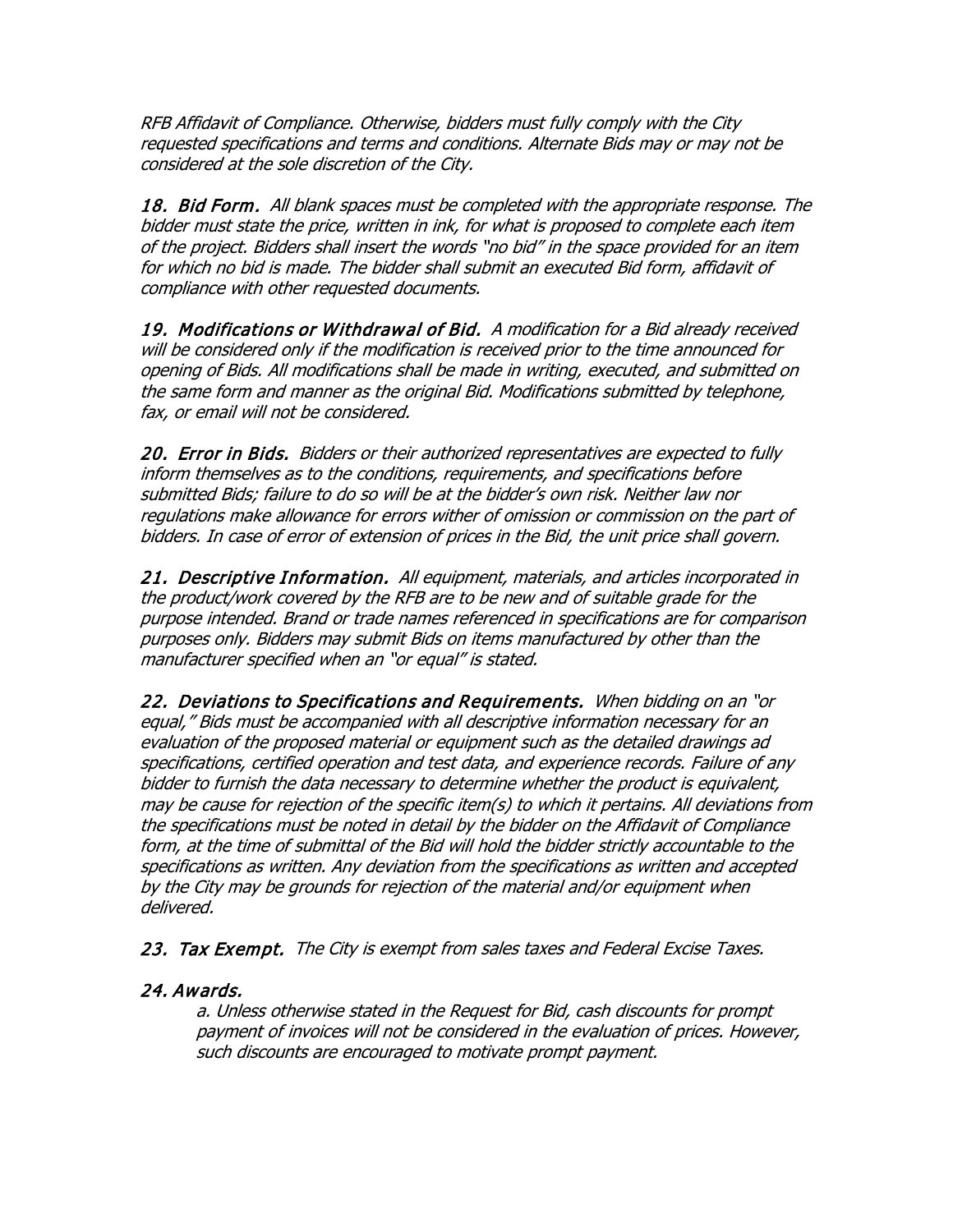b. As the best interest of the City may require, the right is reserved to make awards by item, group of items, all or non, or a combination thereof; to reject any and all Bids or waive any minor irregularity or technicality in Bids received.

c. Awards will be made to the Bidder whose Bid (1) meets the specifications and all other requirements of the Request for Bid (2) is the lowest and best Bid, considering price, delivery, responsibility of the bidder, and all other relevant factors.

25. Authorized Product Representation. The successful bidder(s) by virtue of submitting the name and specification of <sup>a</sup> manufacturer's product will be required to furnish the named manufacturer's product. By virtue of sub mission of the stated documents, it will be presumed by the City that the bidder(s) is legally authorized to submit, and the successful bidder(s) will be legally bound to perform according to the documents.

26. Regulations. It shall be the responsibility of each bidder to assure compliance with DNR, OSHA, EPA, Federal and State of Missouri, and City rules, regulations, or other requirements, as each may apply.

27. Termination of Award. Any failure of the bidder to satisfy the requirements of the City shall be reason for termination of the award. Any bid may be rejected in whole or In part for good cause when in the best interest of the City.

28. Royalties and Patents. The successful bidder(s) shall pay all royalties and license fees for equipment or processes in conjunction with the equipment being furnished. Bidder shall defend all suits or claims for infringement of any patent right and shall hold the City harmless from loss on account or cost and attorney's fees incurred.

29. Equal Employment Opportunity Clause. The City of Aurora, in accordance with the provision of Title VI of the Civil Rights Act of 1964 (78 Stat. 252) and the Regulations of the Department of Commerce (15 CFR, Part 8) issued pursuant to such Act, hereby notifies all bidders that affirmatively ensure that in any contract entered into pursuant to this advertisement that minority businesses will be afforded full opportunity to submit Bids in response to this advertisement and will not be discriminated against on the grounds of race, color, or national origin in consideration for award.

30. Bid Tabulation. Bidders may request a copy of the bid tabulation of the Request for Bid through the City Clerk's Office.

31. Budgetary Constraints. The City reserves the right to reduce or increase the quantity, retract any item from the Bid, or upon notification, terminate entire agreement without any obligations or penalty based upon availability of funds.

32. Additional Purchase by Other Public Agencies. The bidder submitting a Bid authorizes other public agencies to "Piggy-Back" or purchase equipment and services being proposed in this Request for Bid unless otherwise noted on the Affidavit of Compliance Form.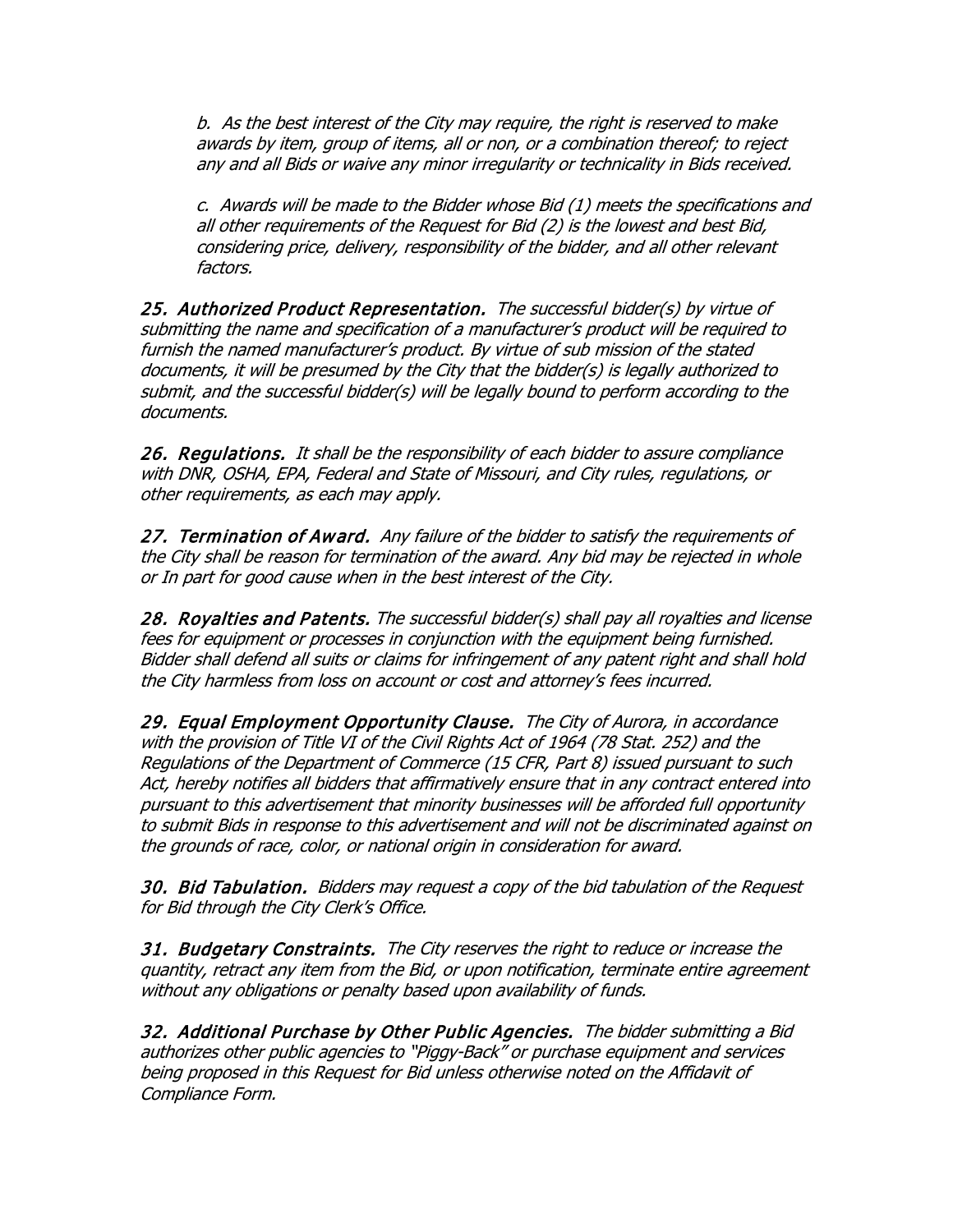33. Order of Precedence. Any and all Special/General Conditions and Specifications attached hereto, which varies from the instruction to bidders, shall take precedence.

34. Affidavit for Service Contracts. The Bidder represents, in accordance with RSMO 285.530.2 that they have not employed, or subcontracted with, unauthorized aliens in connection with the scope of work to be done under the RFB and agrees to provide an affidavit to the City of Aurora affirming that they have not, and will not in connection with the RFB, knowingly employ, or subcontract with, any person who is an unauthorized alien.

35. Inspection and Acceptance. No item(s) received by the City pursuant to this contract shall be deemed accepted until the City has had reasonable opportunity to inspect the item(s). Any item(s) which are discovered to be defective of which do not conform to any warranty of the Seller upon inspection may be returned at the seller's expense for full credit or replacement. If at a later time, the defects were not ascertainable upon the initial inspection may also be returned at the Seller's expense for full credit or replacement. The City's return of defective items shall not exclude any other legal, equitable or contractual remedies the City may have.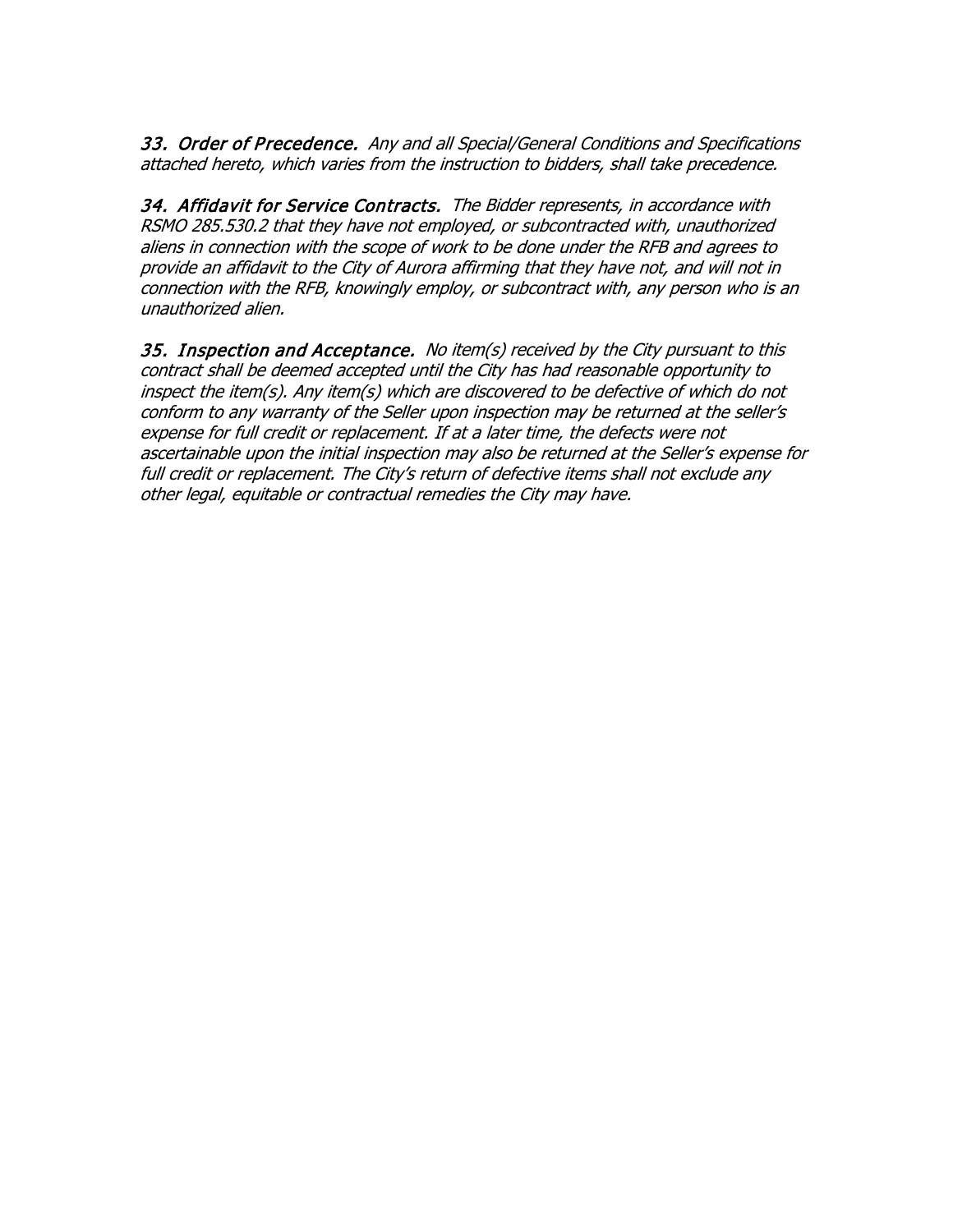## **General Terms and Conditions For Purchases Bid**

- **1.** Scope of Work. The City agrees to engage the work of the Seller and the Seller agrees to provide the commodities hereinafter set forth in the scope of work.
- **2. Quantities.** The City of Aurora assumes no obligations for articles or materials shipped in excess in the quantity ordered. Any unauthorized quantity is subject to the City's rejection and returned at the Seller's expense.
- **3. Invoices.** An original of the invoice shall be submitted and shall show the purchase order number and contain a full descriptive information of item or services furnished.
- 4**. Inspection and Acceptance.** No material received by the City pursuant to this contract shall be deemed accepted until the City has had reasonable opportunity to inspect said material. All material which is discovered to be defective, or which does not conform to any warranty of the Seller herein upon inspection, or at a later time if the defects contained in the material were not reasonably ascertainable upon the initial inspection, may be returned at the Seller's expense for full credit or replacement. Such right to return offer to the City arising from the City's receipt of defective goods shall not exclude any other legal, equitable or contractual remedies the City may have, therefore.
- 5**. Warranty.** Seller expressly warrants that all articles, materials and work covered by this contract will conform to each specification, drawing, sample or other description on which is furnished to or is adopted by the City and that they will be fit and sufficient for the purpose intended, merchantable, of good material and workmanship, and free from defect. Such warranty shall not be deemed waived with by reason of the City's acceptance of said material or goods or by payment for them.
- 6**. Patents.** Seller guarantees that the sale or use of the articles described herein will not infringe upon any U.S. or foreign patent and Seller covenants that he will, at his own expense, defend every suit which may be brought against the City, or those selling or using City's product for any alleged infringement of any patent be reason of the sale or use of such articles and Seller agrees that he will pay all costs, damages and profits recoverable in any such suit.
- 7**. Bankruptcy or Insolvency.** In the event of any proceedings by or against either party, voluntary or involuntary, in bankruptcy or insolvency, or for the appointment of a receiver of trustee or an assignee for the benefit of creditors, of the property or Seller, or in the event of breach of any of the terms hereof including in the warranties of the Seller, City may cancel this contract or affirm the contract and hold Seller responsible in damages.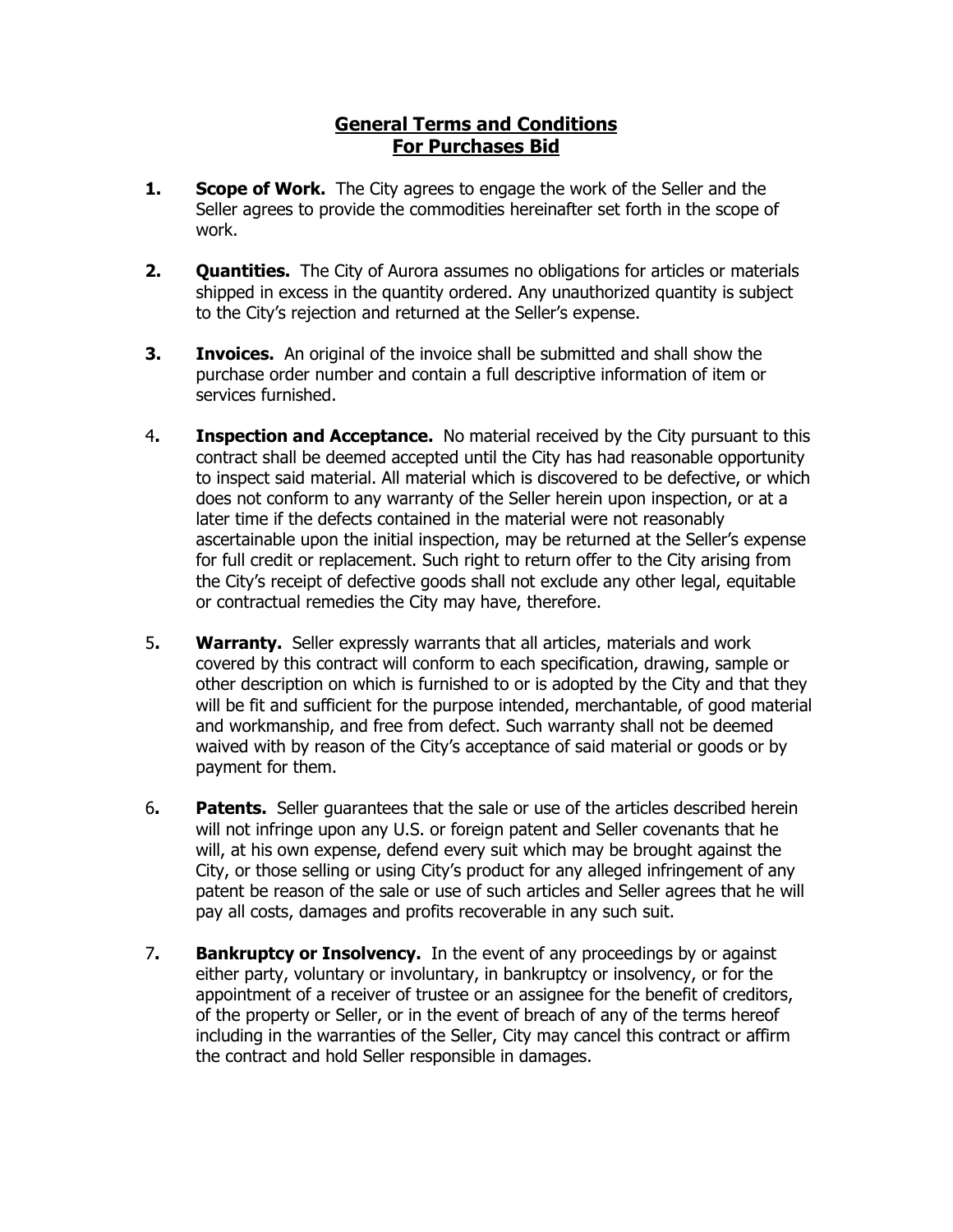- **8. Compliance with Applicable Laws.** The Seller warrants it has complied with all Applicable laws, rules and ordinances of the United States, or any state, municipality or any other governmental authority or agency in the manufacture or sale of the items covered by this contract, including but not limited to all provisions of the Fair Labor Standards Act of 1938, as amended.
- **9. Interpretation of Contracts and Assignments.** The contract shall be construed according to the laws of the State of Missouri. Seller hereunder may not assign the contract, or any right, obligations or duties without City's written consent or any attempted assignment without such consent shall be void.
- **10.** Termination of Contract. The City reserves the right to terminate the contract at any time if any of the provisions of the contract are violated by the Contractor or by any of his Subcontractors, in the sole judgment and discretion of the City. In the event of such termination, the Contractor shall be liable for any excess costs incurred by the City. If the contract is so terminated, the City may purchase upon such terms and ins such manner as the City Manager may deem appropriate, supplies or services similar to those so terminated, and that the Contractor will be liable for excess costs occasioned thereby.
- **11. Non-Discrimination Employment.** The contractor agrees not to be discriminate against any client. Employee or applicant for employment or for services, because of race, color, religion, national origin, sex, military status, age, disability or any other characteristic protected by law with regard to, but not limited to, the following: employment upgrading; demotion or transfer, recruitment or recruitment advertising; layoffs and termination; rates of pay or other forms of compensation; selection of training; rendition of services. It is further understood that any contractor who is in violation of this shall be barred forthwith from receiving awards of any purchase order for the City unless a satisfactory showing is made that discriminatory practices have terminated and that a reoccurrence of such acts are unlikely.
- **12. Provisions by Law Deemed Inserted.** Each and every provision of the law and clauses required by law to be inserted in this contract will be deemed to be inserted in this contract will be deemed to be inserted herein and will read and enforced as thought it were included herein, and if through mistake, or otherwise any such provision is not inserted, then upon the application of either party the contract will be physically amended to make such insertion or correction.
- **13. Tax-Exempt.** The City of Aurora is exempt from Sales Tax and Federal Excise Tax.
- **14. Conflicts.** Any bidder or signer of this contract shall disclose any financial relationship (direct or indirect) to any salaried officer, employee of the City or member of the City Council in writing at the time of the execution of this contract. A violation of this provision renders the contract void. Any federal regulations, and applicable provisions in Section 105.450 et esq. RSMo. shall not be violated. Service Provider covenants that it presently has no interest and shall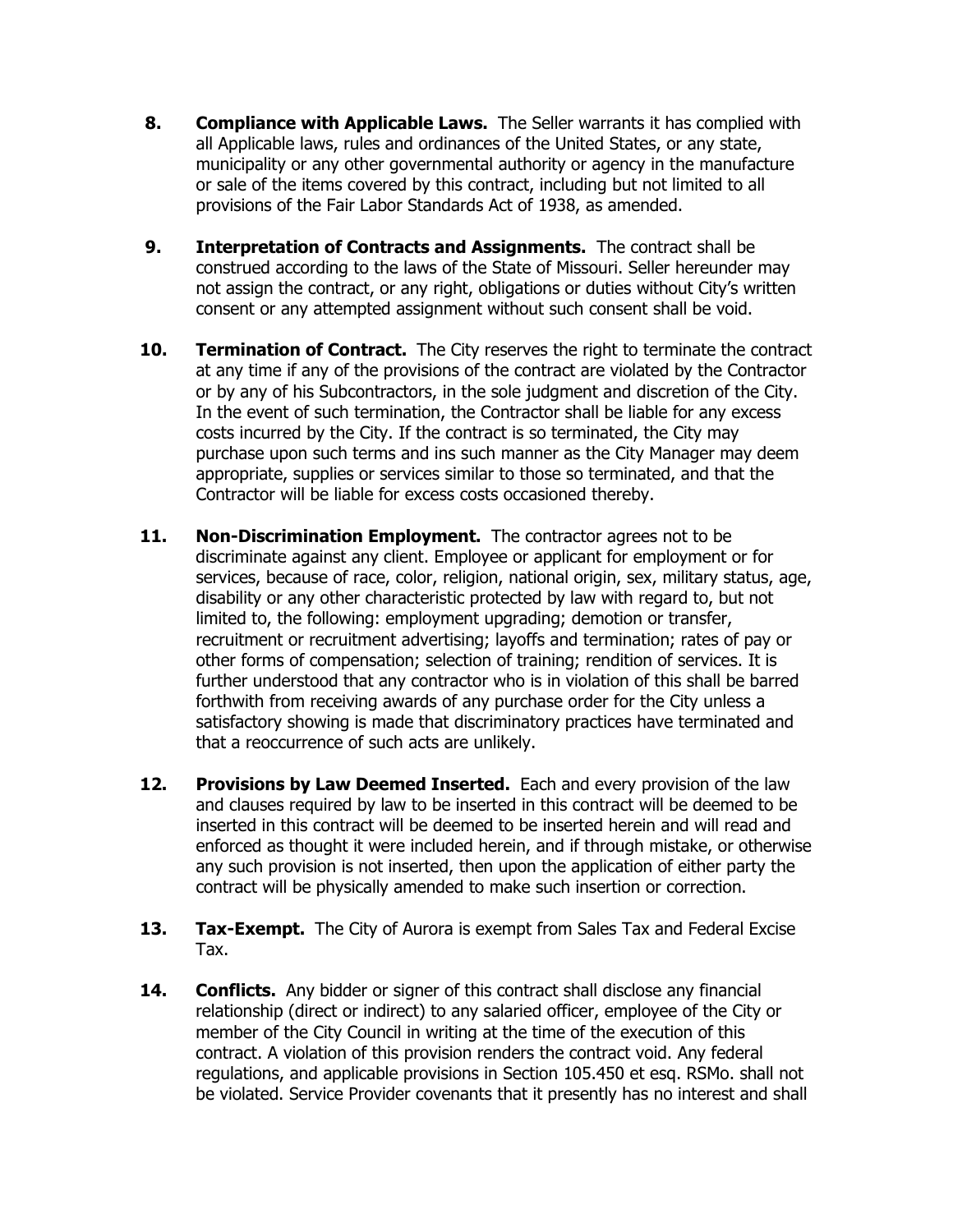not acquire any interest, direct or indirect, which would conflict in any manner or degree with the performance of work to be performed under the contract. The Service Provider further covenants that in the performance of the contract no person having such interest shall be employed.

- **15. Jurisdiction.** This agreement and every question arising hereunder shall be construed or determined according to the laws of the State of Missouri. Should any part of this agreement be litigated, venue shall be proper only in the Circuit Court of Lawrence, County, Missouri.
- **16. Missouri Immigration Law Affidavit.** The bidder is informed pursuant to Section 285.530, of the Missouri Revised Statues as a condition of the award of any contract in excess of five thousand dollars (\$5,000.00) the successful bidder shall be sworn affidavit and provision of documentation, affirm the business entity is enrolled and participating in a federal work authorization program with respect to its employees who work in connection with the contracted services. TO that end, the bidder will furnish a signed affidavit (attached) affirming that is does not knowingly employ any person who is an unauthorized alien in connection with the contracted services.
- 17. **Contact Information.** City of Aurora Attn: City Clerk's Office 2 W Pleasant P.O. Box 30 Aurora, Missouri 65605 417-678-5121 Ext. 23 Fax: 417-678-6599 Attn: City Clerk's Office

**PLEASE NOTE THAT ONCE THE BID IS AWARDED, A CONTRACT (IN TRIPLICATE) WILL BE MAILED TO THE VENDOR FOR SIGNATURE. VENDOR WILL RETURN TWO COPIES OF THE CONTRACT TO THE CITY CLERK'S OFFICE ALONG WITH A CURRENT COPY OF THEIR LIABILITY INSURANCE CERTIFICATE NAMING THE CITY OF AURORA AS AN ADDITONAL INSURED IF APPLICABLE.**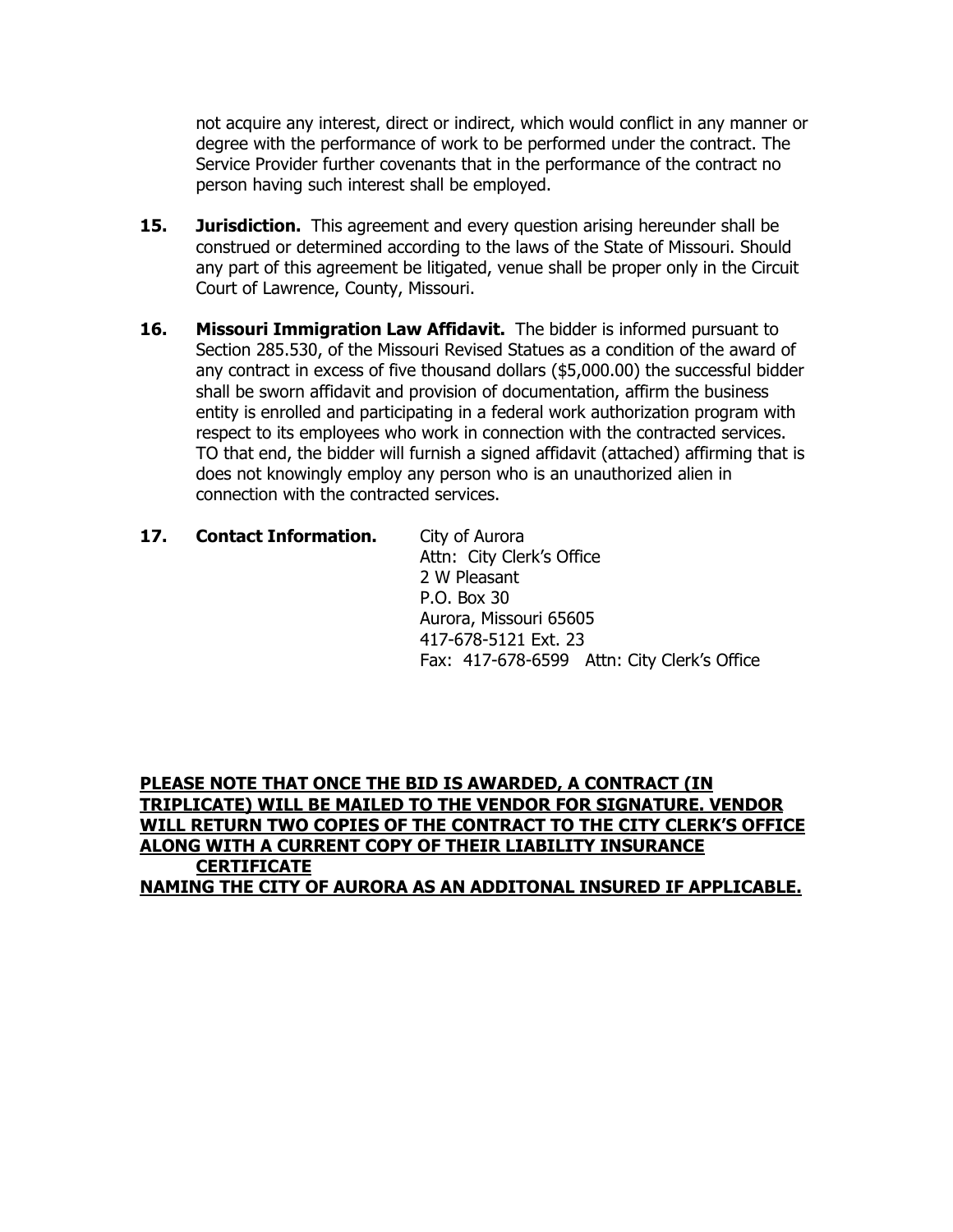**STATE OF MISSOURI )**

## **COUNTY OF LAWRENCE )**

## **AFFIDAVIT**

(As required by Section 285.530, Revised Statutes of Missouri)

As used in this Affidavit, the following terms shall have the following meanings:

**) Ss**

#### EMPLOYEE:

An person performing work or service of any kind or character for hire within the State of Missouri.

#### FEDERAL WORK AUTHORIZATION PROGRAM:

Any of the electronic verification of work authorization programs operated by the United States Department of Homeland Security or an equivalent federal work authorization program operated by the United States Department of Homeland Security to verify information of newly hired employee, under the Immigration Reform and Control Act of 1986 (IRCA), P.L. 99-603.

#### KNOWINGLY:

A person acts knowingly or with knowledge,

- (a) with respect to the person's conduct or to attendant circumstances when the person is aware of the nature of the person's conduct or that those circumstances exist; or
- (b) with respect to a result of the person's conduct when the person is aware that the person's conduct is practically certain to cause that result.

#### UNAUTHORIZED ALIEN:

An alien who does not have the legal right or authorization under federal law to work in the United States, as defined in 8 U. S. C. 1324a(h)(3).

BEFORE ME, the undersigned authority, personally appeared

who being duly sworn, states on his oath or

affirmation as follows:

1. My name is \_\_\_\_\_\_\_\_\_\_\_\_\_\_\_\_\_\_\_\_\_\_\_\_\_\_\_\_\_\_\_\_\_\_\_\_ and I am currently the

President of \_\_\_\_\_\_\_\_\_\_\_\_\_\_\_\_\_\_\_\_\_\_\_\_\_\_\_\_\_\_\_\_\_\_\_\_\_\_\_ (hereinafter

"Contractor", whose business address is

\_\_\_\_\_\_\_\_\_\_\_\_\_\_\_\_\_\_\_\_\_\_\_\_\_\_\_\_\_\_\_\_\_\_\_\_\_\_\_\_\_\_\_, and I am authorized to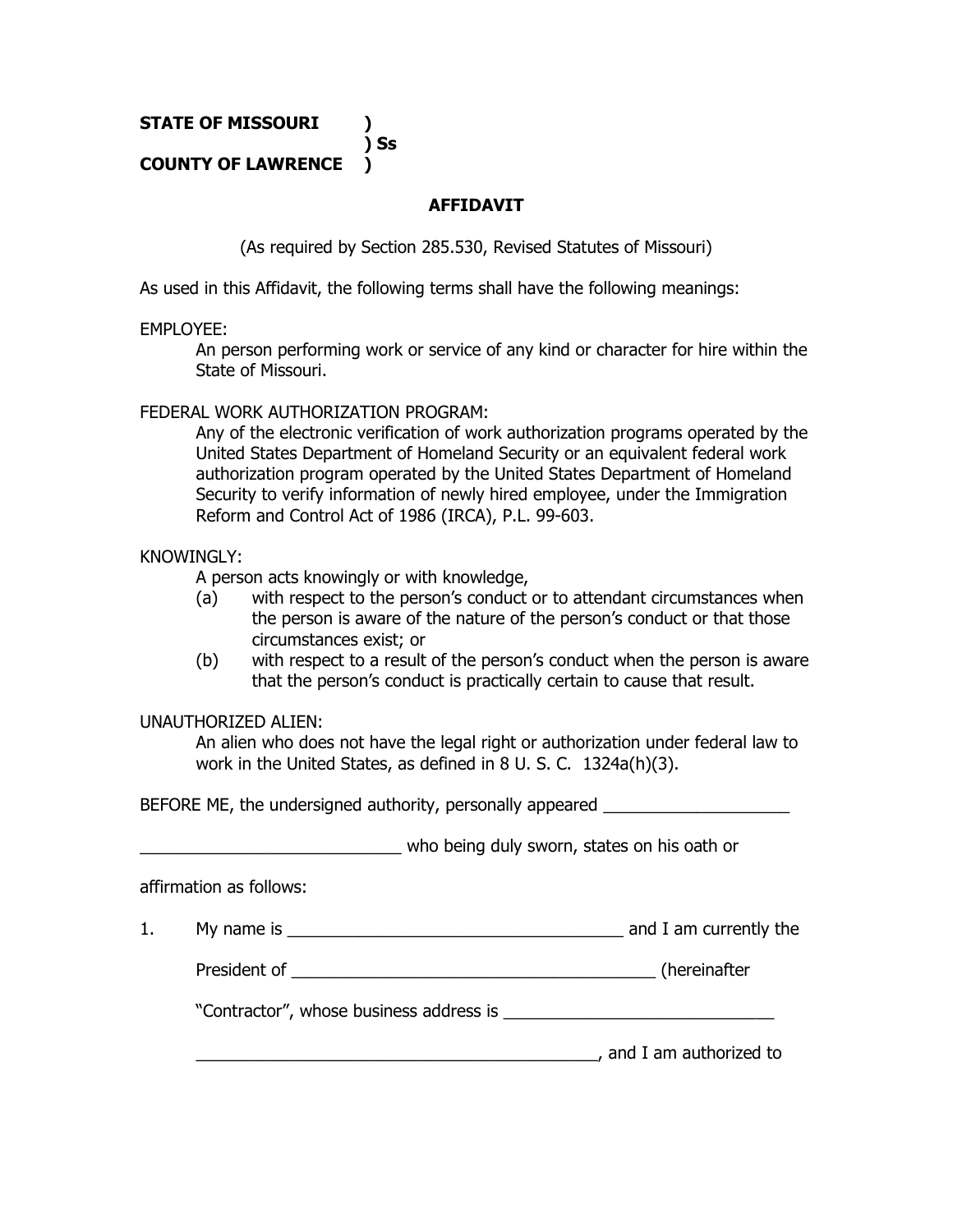make this Affidavit.

- 2. I am of sound mind and capable of making this Affidavit, and am personally acquainted with the facts stated herein.
- 3. Contractor is enrolled in and participates in a federal work authorization program and does not knowingly employ any person who is an unauthorized alien in connection with contracted services set forth.
- 4. Attached here is documentation affirming Contractor's enrollment and

participation in a federal work authorization program.

Further, Affiant saith not.

(Printed name), Affiant

Subscribed and sworn to before me this \_\_\_\_\_\_\_\_ day of \_\_\_\_\_\_\_\_\_\_\_\_\_\_\_\_\_\_\_, 20\_\_.

 $\overline{\phantom{a}}$  , and the contract of the contract of the contract of the contract of the contract of the contract of the contract of the contract of the contract of the contract of the contract of the contract of the contrac Notary Public State of Missouri

My Commission expires: Commissioned in \_\_\_\_\_\_\_\_\_\_\_\_\_\_\_\_\_\_\_\_ County Commission # \_\_\_\_\_\_\_\_\_\_\_\_\_\_\_\_\_\_\_\_

PLEASE NOTE:

Acceptable enrollment and participation documentation consists of the following 2 pages of the E-Verify Memorandum of Understanding.

- 1. A valid, completed copy of the first page identifying the Contractor; and
- 2. A valid copy of the signature page completed and signed by the Contractor, and the Department of Homeland Security – Verification Division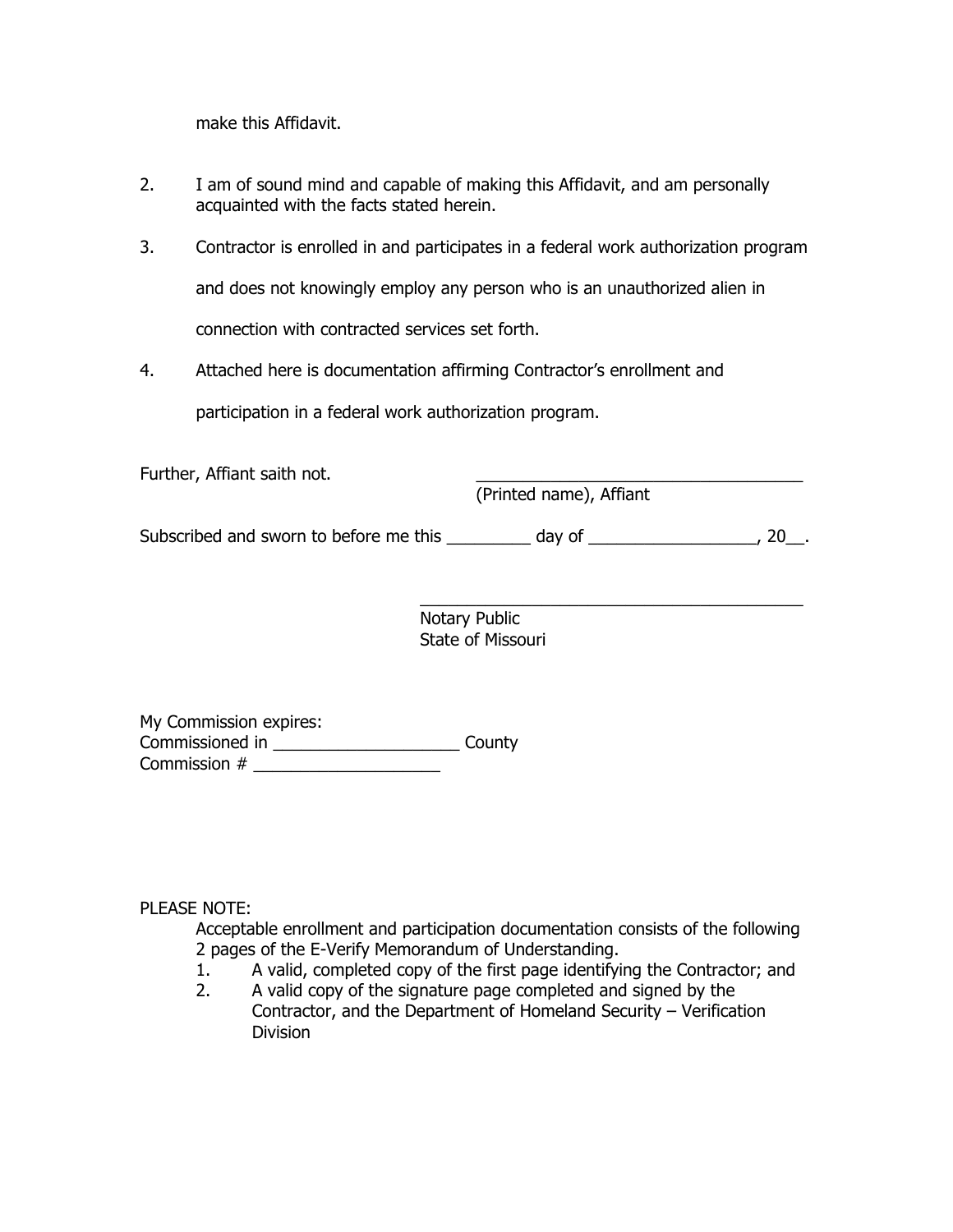**City Of Aurora**

Requests sealed bids Mailed to P.O. Box 30 Aurora, Mo. 65605

#### **Envelope labeled Seal Bids Land Application of Biosolids By May 25, 2022 at 10:30 a.m.**

#### GENERAL SPECIFICATIONS AND ITEMS FOR EQUIPMENT NEEDED BY THE CITY OF AURORA.

The City reserves the right to alter or change specifications and to reject any or all bids received or to waive any informality in the bidding. Any other manufacture will need to meet or exceed this requirement.

Any questions concerning specifications will be referred to Lance Eley, WWTF Superintendent (417)-678-3050

General Information: The City of Aurora is soliciting the services of qualified firms to assume waste biosolids disposal operations associated with the City's WWTP. Waste biosolids have historically been disposed of by City personnel with City equipment via land-application of liquid material on area farmland. It is anticipated that contract operation of the biosolids management may provide cost savings to the City while insuring proper disposal of the waste biosolids. As an alternative to providing overall management of the waste biosolids operations, interested proposers are asked to also provide a price for only hauling and spreading the waste biosolids, with other elements of biosolids management retained by the City.

#### Scope of Work:

It is the intent of the City of Aurora that a single contractor be selected to accomplish all the services outlined in this bid. In particular, the selected firm will be responsible for the provision of all biosolids land application. The length of this contract shall be three (3) years. With the agreement of both parties, this contract may be extended for an additional period of two (2) years, in one (1) year increments, for a maximum combined duration of five (5) years. City reserves the right to use the Contractor for one practice or none. The City of Aurora reserves the right to use Contractor(s) other than the Contractor awarded this bid at any time.

Working with City personnel, the contractor shall become familiar with current biosolids disposal operation, including by not limited to available storage facilities, WWTP operations, and waste biosolids handling operations, previous and planned landapplication sites, recordkeeping and the like.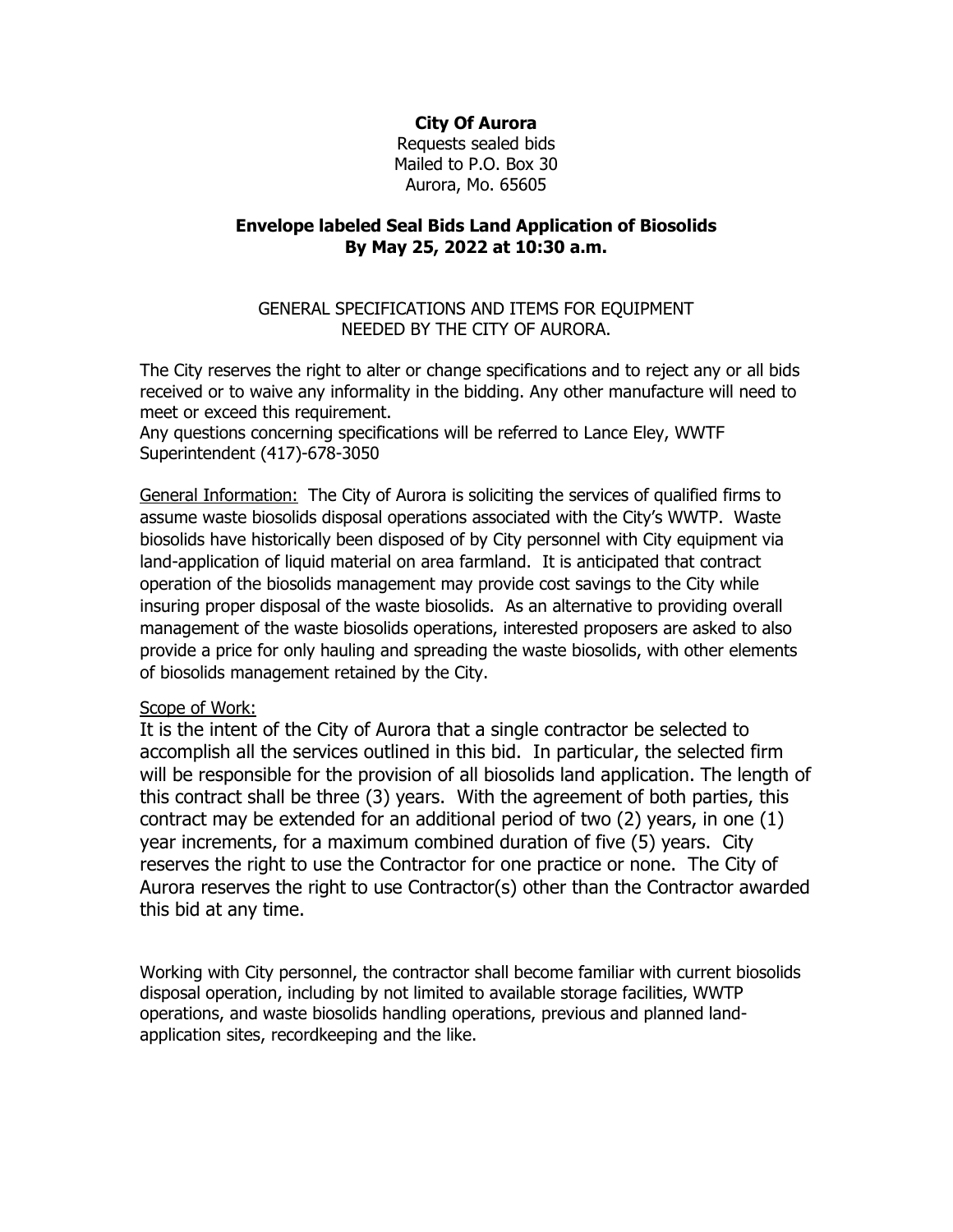Contractor shall be responsible for furnishing all labor, materials, equipment, tools and supervision to remove waste biosolids from the City's existing sludge holding tanks, and to properly dispose of the waste biosolids by application on area pastures and farmland. The waste biosolids shall be disposed of by application on to grassland, cropland, timberland, or similar agricultural lands at rates suitable for beneficial use as organic fertilizer and soil conditioner.

All biosolids removal and disposal operations shall be in full compliance with all applicable regulatory requirements established by the Missouri Department of Natural Resources (MDNR) and the Environmental Protection Agency. Provide final disposal method, dates, and location, and who was responsible for hauling and disposing. Also provide description of the equipment used. (monthly) For each land application site, report the location, cumulative dry tons applied, and landowners name and address.

Existing Conditions: The City has, to this point, managed all sludge wasting operations, and has disposed of the following amount of waste biosolids over the last three years.

| 2019 | 921,000-gal | 152.79 DT | 3.99 % solids |
|------|-------------|-----------|---------------|
| 2020 | 663,000-gal | 119.85 DT | 4.34 % solids |
| 2021 | 591,400-gal | 127.35 DT | 5.10 % solids |

The Proposer is encouraged to thoroughly review the entire Request for Proposal. Failure to do so could result in improper submittal and rejection of offer. All proposals will be reviewed for compliance with the submission requirements contained in the Request of Proposals.

Invoicing: The City agrees to pay the Contractor in accordance with the rates set forth on the pricing page. Payments will be made by the city based upon an itemized statement of product delivered.

Subcontracting: The contractor must function as the single point of responsibility for the City of Aurora, regardless of any subcontractor arrangements for all services provided. This shall include assuming responsibilities and liabilities for all material, and services provided. The contractor must submit a list of subcontractors to the City Clerk's Office for approval before beginning of this contract. None of the work or services covered by this contract shall be subcontracted without the prior approval of the City.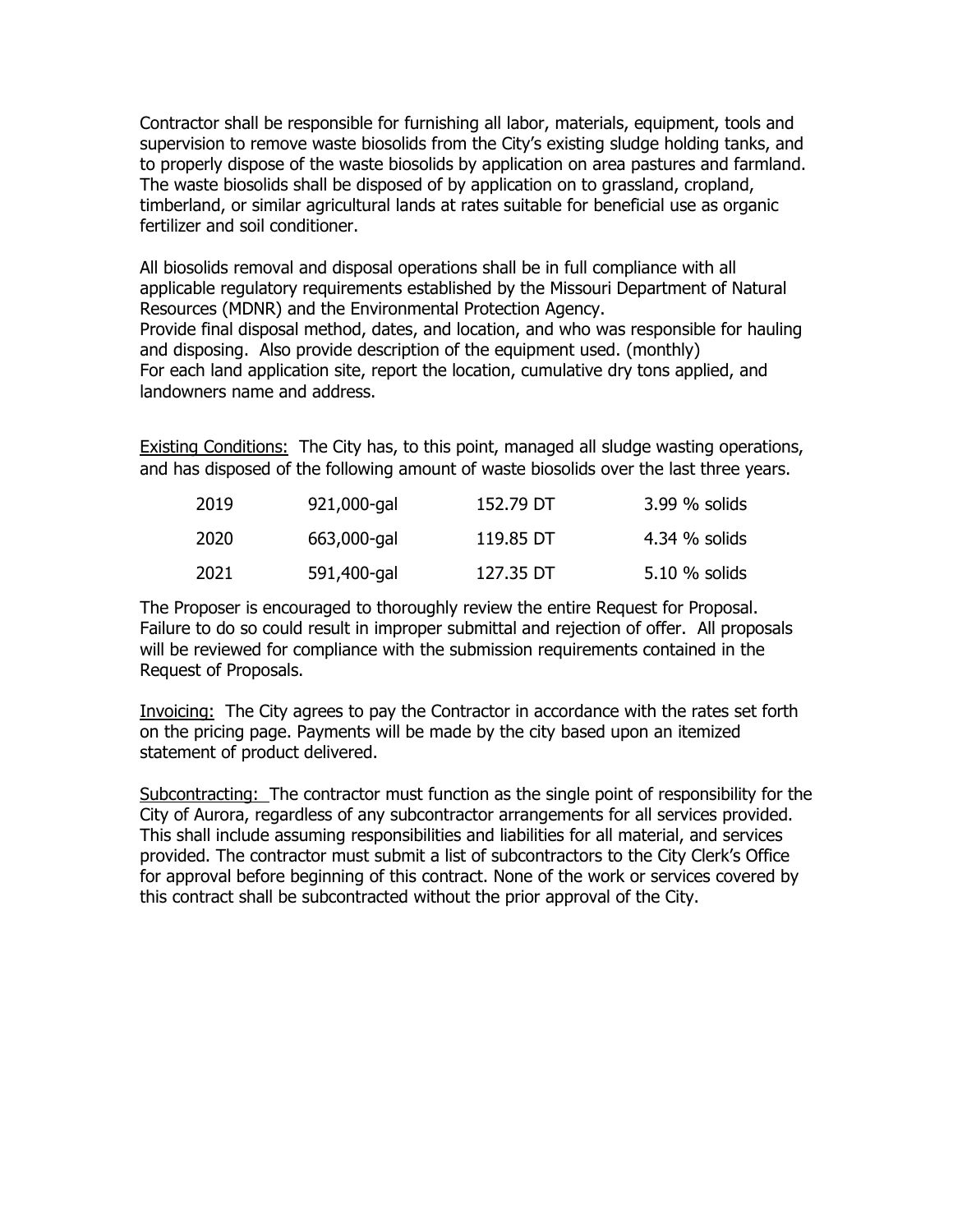#### **PRICING PAGE**

The bidder must provide pricing information as specified below to provide the service/product as specified in accordance with the terms and conditions of this Request for Bid.

Price From Facility to Field Per Load:

| 0-5 Miles   |  |
|-------------|--|
| 5-10 Miles  |  |
| 10-15 Miles |  |
| 15-20 Miles |  |

## **The above pricing information is hereby provided in accordance with the terms and conditions of this Request for Bid.**

**SIGNATURE AND IDENTITY OF BIDDER:** The undersigned states that the correct legal name and address of (1) the individual bidder, (2) each partner or joint venture (whether individuals or corporations, and whether doing business under a fictitious name), or (3) the corporation (with the state in which it is incorporated) are shown below; that (if not signing the intention of binding himself to become the responsible and sole contractor) he is the agent of, and duly authorized in writing to sign for the bidder and bidders; and that he is signing and executing this (as indicated in the proper spaces below) as the proposal of a (check one):

 $\Box$  Corporation, incorporated under laws of the State of Missouri

| Signed                                                                                                                                                                                                                              | Title | Date                                                                                                                                                                                                                           |
|-------------------------------------------------------------------------------------------------------------------------------------------------------------------------------------------------------------------------------------|-------|--------------------------------------------------------------------------------------------------------------------------------------------------------------------------------------------------------------------------------|
| <b>CONTACT PERSON FOR BID:</b>                                                                                                                                                                                                      |       |                                                                                                                                                                                                                                |
| <b>Printed Name:</b> The Contract of the Contract of the Contract of the Contract of the Contract of the Contract of the Contract of the Contract of the Contract of the Contract of the Contract of the Contract of the Contract o |       |                                                                                                                                                                                                                                |
| Email: Email: All and the state of the state of the state of the state of the state of the state of the state of the state of the state of the state of the state of the state of the state of the state of the state of the s      |       | Phone: and the state of the state of the state of the state of the state of the state of the state of the state of the state of the state of the state of the state of the state of the state of the state of the state of the |
| Address:                                                                                                                                                                                                                            |       |                                                                                                                                                                                                                                |